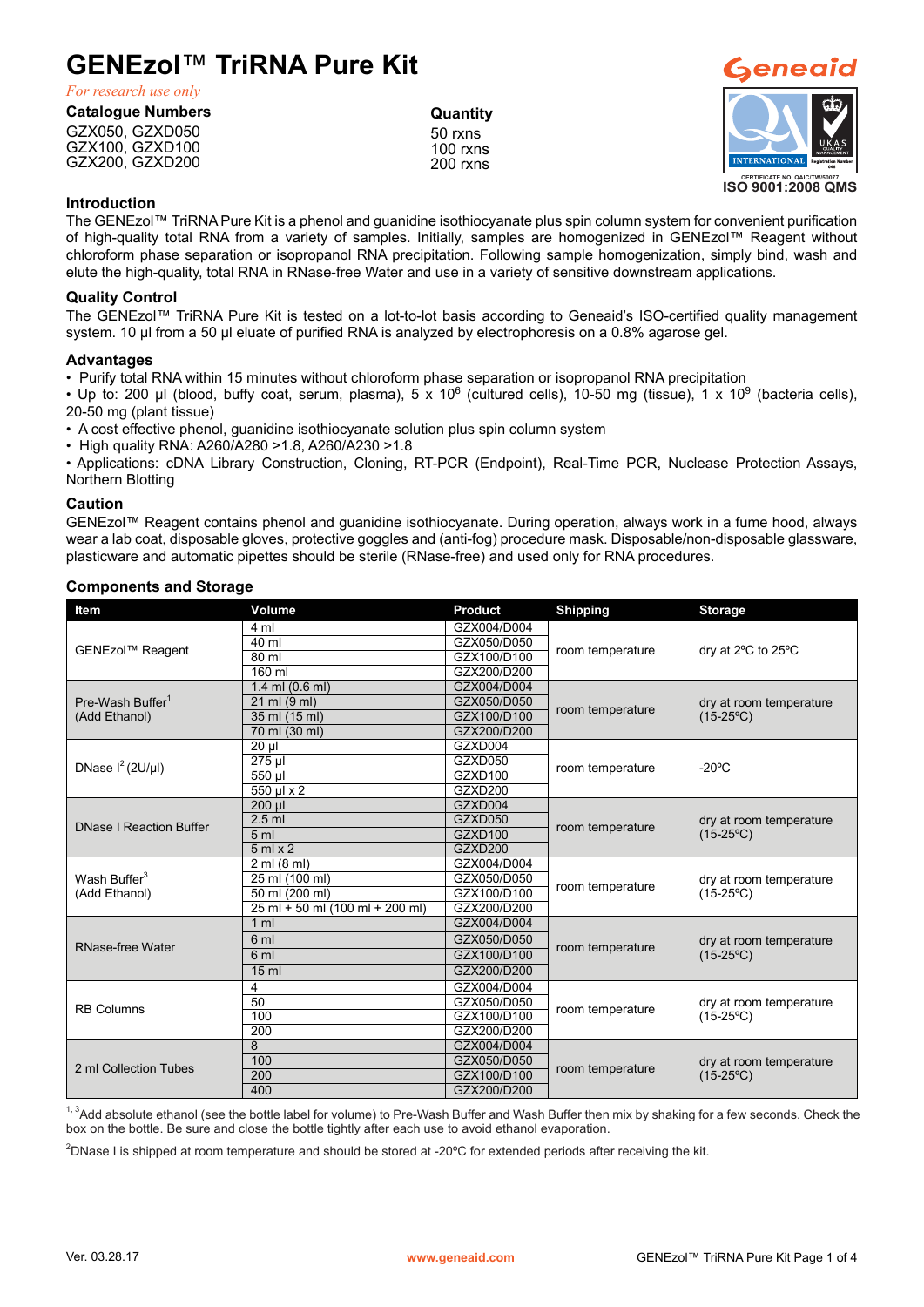### **RNA Purification Protocol Procedure**

Please read the entire instruction manual prior to starting the Protocol Procedure.

#### **Additional Requirements**

absolute ethanol, lysozyme and bacteria lysis buffer (bacteria only), 1.5 ml microcentrifuge tubes (RNase-free)

#### **Optional Requirements**

1 μL of 20 mM EGTA (pH=8.0) for Optional Step 2: DNA Digestion in Solution

#### **1. Sample Homogenization and Lysis**

Sample preparation should be performed at room temperature. Please follow the table below for specific sample preparation. To avoid DNA contamination of extracted RNA, be sure and use the indicated volume of GENEzol™ Reagent. Lysozyme (LY420) and Bacteria Lysis Buffer (BLB00030) can be purchased directly from Geneaid.

| <b>Sample</b>                    | Procedure                                                                                                         |  |  |  |  |
|----------------------------------|-------------------------------------------------------------------------------------------------------------------|--|--|--|--|
|                                  | Remove the culture medium from the culture dish.<br>1.                                                            |  |  |  |  |
|                                  | Directly add 100 µl of GENEzol™ Reagent per cm <sup>2</sup> of culture dish surface area.<br>2.                   |  |  |  |  |
| <b>Adherent Cultured Cells</b>   | Lyse the cells directly in the culture dish by pipetting several times.<br>3.                                     |  |  |  |  |
|                                  | Incubate the sample mixture for 5 minutes at room temperature.<br>4.                                              |  |  |  |  |
|                                  | Transfer the sample to a 1.5 ml microcentrifuge tube (RNase-free).<br>5.                                          |  |  |  |  |
|                                  | <b>Transfer cells (up to 5 x 10<sup>6</sup>)</b> to a 1.5 ml microcentrifuge tube (RNase-free).<br>1 <sub>1</sub> |  |  |  |  |
|                                  | Harvest by centrifugation at 300 x g for 5 minutes then remove the culture medium completely.<br>2.               |  |  |  |  |
| <b>Suspension Cultured Cells</b> | 700 µl of GENEzol™ Reagent should be added to the cell pellet then mixed several times by pipette.                |  |  |  |  |
|                                  | Incubate the sample mixture for 5 minutes at room temperature.<br>4.                                              |  |  |  |  |
|                                  | Excise 10-50 mg of tissue directly from the animal or remove the tissue sample from storage. Do not use<br>1.     |  |  |  |  |
|                                  | more than 50 mg of tissue per reaction.                                                                           |  |  |  |  |
|                                  | 2. Homogenize tissue samples using one of the following methods: A. Transfer the tissue and 700 µ                 |  |  |  |  |
|                                  | of GENEzol™ Reagent to a 2 ml centrifuge tube containing ceramic beads or stainless steel beads then              |  |  |  |  |
| Tissue                           | homogenize the sample with a TissueLyser, Disruptor Genie or similar. <b>B.</b> Transfer the tissue and 700 µl    |  |  |  |  |
|                                  | of GENEzol™ Reagent to a 1.5 ml centrifuge tube and grind the tissue with a micropestle a few times               |  |  |  |  |
|                                  | then shear the tissue by passing the lysate through a 20-G needle syringe 10 times. C. Transfer the tissue        |  |  |  |  |
|                                  | and 700 µl of GENEzol™ Reagent to a glass-Teflon or Polytron homogenizer. Transfer the homogenized                |  |  |  |  |
|                                  | sample to a 1.5 ml microcentrifuge tube (RNase-free).                                                             |  |  |  |  |
|                                  | 3. Incubate the homogenized sample for 5 minutes at room temperature.                                             |  |  |  |  |
| Body Fluids (blood, buffy        | Transfer up to 200 µl of liquid sample to a 1.5 ml of microcentrifuge tube (RNase-free).<br>1.                    |  |  |  |  |
| coat, plasma, serum)             | Add 3 volumes of GENEzol™ Reagent per 1 volume of sample (3:1) then mix well by vortex.<br>2.                     |  |  |  |  |
|                                  | Incubate the sample mixture for 5 minutes at room temperature.<br>3.                                              |  |  |  |  |
|                                  | 1. Transfer bacteria cells (up to 1 x 10 <sup>9</sup> ) to a 1.5 ml microcentrifuge tube (RNase-free).            |  |  |  |  |
|                                  | Centrifuge at 12-16,000 x g for 2 minutes then remove the supernatant completely.<br>2.                           |  |  |  |  |
|                                  | 3. Weigh and transfer 10 mg of lysozyme powder to a new 1.5 ml microcentrifuge tube (RNase-free).                 |  |  |  |  |
|                                  | 4. Add 1 ml of bacteria lysis buffer to the microcentrifuge tube containing 10 mg of lysozyme.                    |  |  |  |  |
| Bacteria                         | 5. Vortex the tube until the lysozyme powder is completely dissolved.                                             |  |  |  |  |
|                                  | 6. Add 100 µl of bacteria lysis buffer containing lysozyme to the bacteria cell pellet.                           |  |  |  |  |
|                                  | 7. Resuspend the cell pellet by vortex or pipetting.                                                              |  |  |  |  |
|                                  | NOTE: Residual bacteria lysis buffer containing lysozyme should be stored at 4°C for 2 weeks.                     |  |  |  |  |
|                                  | Incubate the sample for 5 minutes at room temperature.<br>8.                                                      |  |  |  |  |
|                                  | Add 700 µl of GENEzol™ Reagent, mix well by pipette then incubate at room temperature for 5 minutes.<br>9.        |  |  |  |  |
|                                  | Cut off 20-50 mg of fresh or frozen plant tissue. Do not use more than 50 mg of plant tissue per rxn.<br>1.       |  |  |  |  |
| Plant                            | Homogenize plant tissue samples using one of the following methods: A. Transfer the plant tissue                  |  |  |  |  |
|                                  | and 700 µl GENEzol™ Reagent to a 2 ml centrifuge tube containing ceramic beads or stainless steel                 |  |  |  |  |
|                                  | beads then homogenize the sample with a TissueLyser, Disruptor Genie or similar. B. Add liquid nitrogen           |  |  |  |  |
|                                  | to a mortar (RNase-free) and grind the plant tissue thoroughly using a pestle (RNase-free). Transfer the          |  |  |  |  |
|                                  | plant tissue powder and 700 µl of GENEzol™ Reagent to a 1.5 ml centrifuge tube then vortex briefly.               |  |  |  |  |
|                                  | 3. Incubate the homogenized sample for 5 minutes at room temperature.                                             |  |  |  |  |

#### **2. RNA Binding**

1. Centrifuge the sample at 12-16,000 x g for 1 minute to remove cell debris then transfer the clear supernatant to a new 1.5 ml microcentrifuge tube (RNase-free).

NOTE: When extracting RNA from cultured cell samples, cell debris will not commonly collect on the bottom of the microcentrifuge tube. In this case, proceed without transferring the supernatant.

2. **Add 1 volume of absolute ethanol directly to 1 volume of sample mixture (1:1) in GENEzol™ Reagent**.

3. Mix well by vortex then place a **RB Column in a 2 ml Collection Tube**.

4. **Transfer 700 μl of the sample mixture to the RB Column**. Centrifuge at 14-16,000 x g for 1 minute then discard the flow-through.

5. Repeat the RNA Binding Step by transferring the remaining sample mixture to the **RB Column**.

6. Centrifuge at 14-16,000 x g for 1 minute then discard the flow-through. Place the **RB Column** in a new **2 ml Collection Tube**.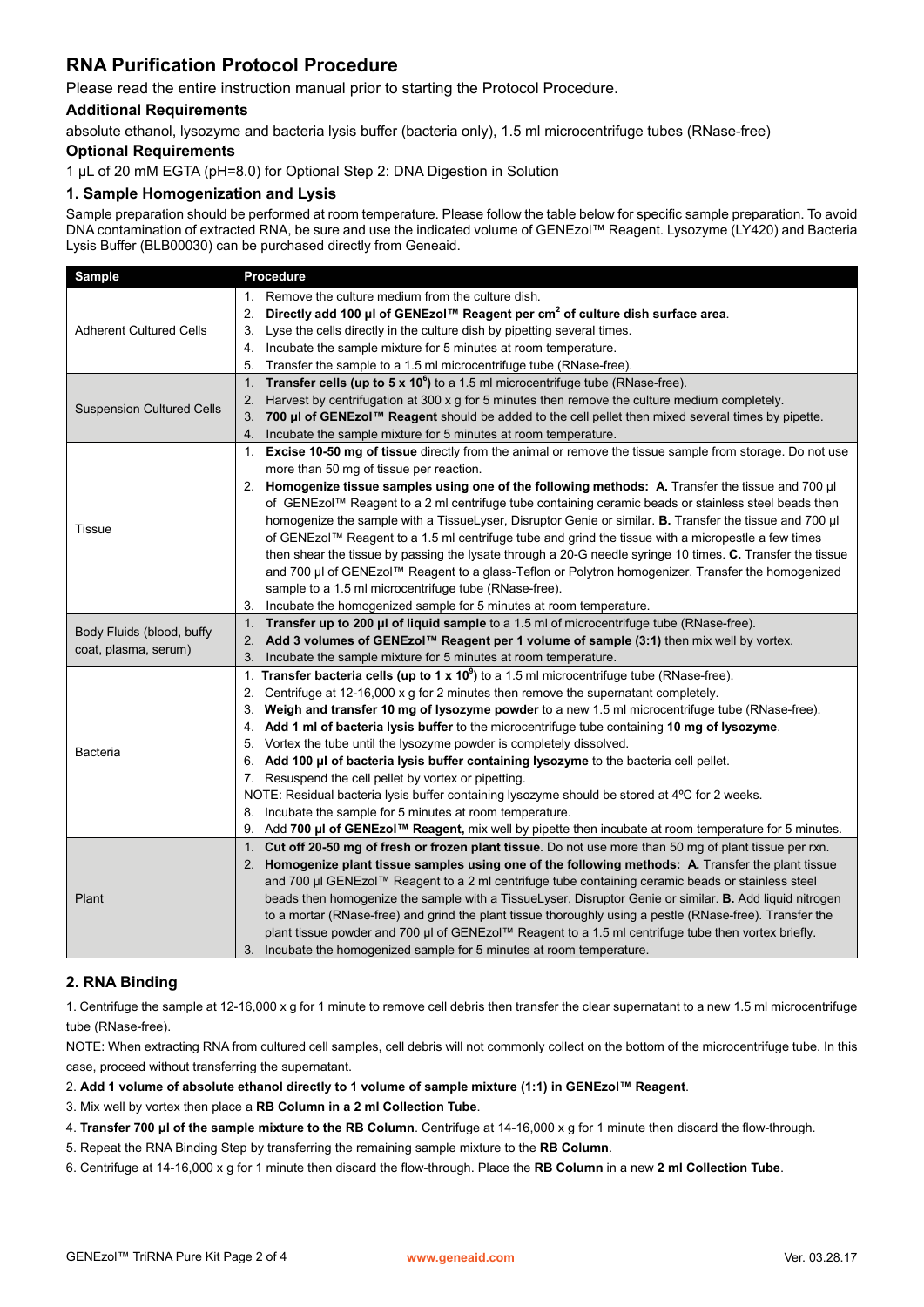#### **Optional Step 1: In Column DNase I Digestion IMPORTANT**

DNA contamination is significantly reduced following In Column DNase I Digestion. However, traces of residual DNA may be detected in very sensitive applications. In this situation, please perform Optional Step 2: DNA Digestion In Solution instead to efficiently remove trace amounts of DNA. Standard DNase buffers are incompatible with In Column DNase I Digestion and may affect RNA integrity and reduce yield.

1. Add **400 μl of Wash Buffer (make sure ethanol was added) to the RB Column** then centrifuge at 14-16,000 x g for 30 seconds.

2. Discard the flow-through and place the **RB Column** back in the **2 ml Collection Tube**.

3. Prepare DNase I solution in a 1.5 ml microcentrifuge tube (RNase-free) as follows:

| DNase I                        | $5 \mu$ l (2 U/ $\mu$ l) |
|--------------------------------|--------------------------|
| <b>DNase I Reaction Buffer</b> | 45 ul                    |
| Total volume                   | $50$ µ                   |

4. Gently pipette the DNase I solution to mix (DO NOT vortex) then add **DNase I solution (50 μl)** into the **CENTER** of the **RB column** matrix.

5. Incubate the column for 15 minutes at room temperature (20-30ºC) then proceed with RNA Wash.

#### **3. RNA Wash**

- 1. **Add 400 μl of Pre-Wash Buffer (make sure ethanol was added)** to the **RB Column** then centrifuge at 14-16,000 x g for 30 seconds.
- 2. Discard the flow-through then place the **RB Column** back in the **2 ml Collection Tube**.
- 3. **Add 600 μl of Wash Buffer (make sure ethanol was added)** to the **RB Column**.
- 4. Centrifuge at 14-16,000 x g for 30 seconds then discard the flow-through. Place the **RB Column** back in the **2 ml Collection Tube**.
- 5. **Add 600 μl of Wash Buffer (make sure ethanol was added)** to the **RB Column**.
- 6. Centrifuge at 14-16,000 x g for 30 seconds then discard the flow-through.
- 7. Place the **RB Column** back in the **2 ml Collection Tube**.
- NOTE: For blood samples only, wash the RB Column again with 600 μl of Wash Buffer.

8. Centrifuge at 14-16,000 x g for 3 minutes to dry the column matrix.

#### **4. RNA Elution**

- 1. Place the dry **RB Column** in a clean 1.5 ml microcentrifuge tube (RNase-free).
- 2. **Add 25-50 μl of RNase-free Water** into the **CENTER** of the column matrix.
- 3. Let stand for at least 3 minutes to ensure the **RNase-free Water** is completely absorbed by the matrix.
- 4. Centrifuge at 14-16,000 x g for 1 minute to elute the purified RNA.

#### **Optional Step 2: DNA Digestion In Solution**

1. Prepare DNase I reaction in a 1.5 ml microcentrifuge tube (RNase-free) as follows:

| RNA in RNase-free water        | 1-40 µl                          |  |  |
|--------------------------------|----------------------------------|--|--|
| DNase I                        | $0.5 \mu$ / $\mu$ g RNA          |  |  |
| <b>DNase I Reaction Buffer</b> | $5 \mu$                          |  |  |
| RNase-free water               | add to final volume = 50 $\mu$ l |  |  |
| Total volume                   | 50 µl                            |  |  |

2. Gently pipette the DNase I reaction solution to mix (DO NOT vortex) then incubate the microcentrifuge tube at 37ºC for 15-30 minutes.

3. Stop the reaction by adding 1 μl of 20 mM EGTA (pH=8.0) then incubate the microcentrifuge tube at 65°C for 10 minutes.

NOTE: DNase I Reaction Buffer may cause aberrant migration or smearing of RNA on gels. If analyzing RNA by gel electrophoresis, repurify the RNA sample by using the Geneaid™ RNA Cleanup Kit instead of stopping the reaction with EGTA.

#### **GENEzol™ TriRNA Pure Kit Functional Test Data (HeLa Cells)**



**Figure 1**. RNA was purified using the GENEzol™ TriRNA Pure Kit in parallel to the similar product from competitor Z. 5 x 10<sup>5</sup> HeLa cells were homogenized using GENEzol™ Reagent and competitor Z tri reagent. RNA was then purified using the corresponding kits spin column procedure. 10 µl from a 50 µl eluate of purified RNA was analyzed by electrophoresis on a 0.8% agarose gel.

| <b>Product Test</b> | ng/µl | 260/280 | 260/230 | Yield       |
|---------------------|-------|---------|---------|-------------|
| 1. Competitor Z     | 162.5 | 2.00    | 2.07    | $8.1 \mu q$ |
| 2. Competitor Z     | 160.7 | 2.03    | 2.07    | $8.0 \mu q$ |
| 3. Geneaid          | 164.0 | 2.00    | 2.07    | $8.2 \mu g$ |
| 4. Geneaid          | 161.6 | 2.03    | 2.06    | $8.0 \mu g$ |

1 2 M 3 4

#### **GENEzol™ TriRNA Pure Kit Real-Time PCR Data**



**Figure 2.** Quantitative analysis of human beta globin mRNA extracted by GENEzol™ TriRNA Pure Kit using a Taqman probe 1-step qRT-PCR assay. The assay was run on a BioRad IQ5 thermal cycler. The high yield, high quality extracted RNA was amplified quickly following a very short C<sub>z</sub> (threshold cycle) compared to the RNA standards.